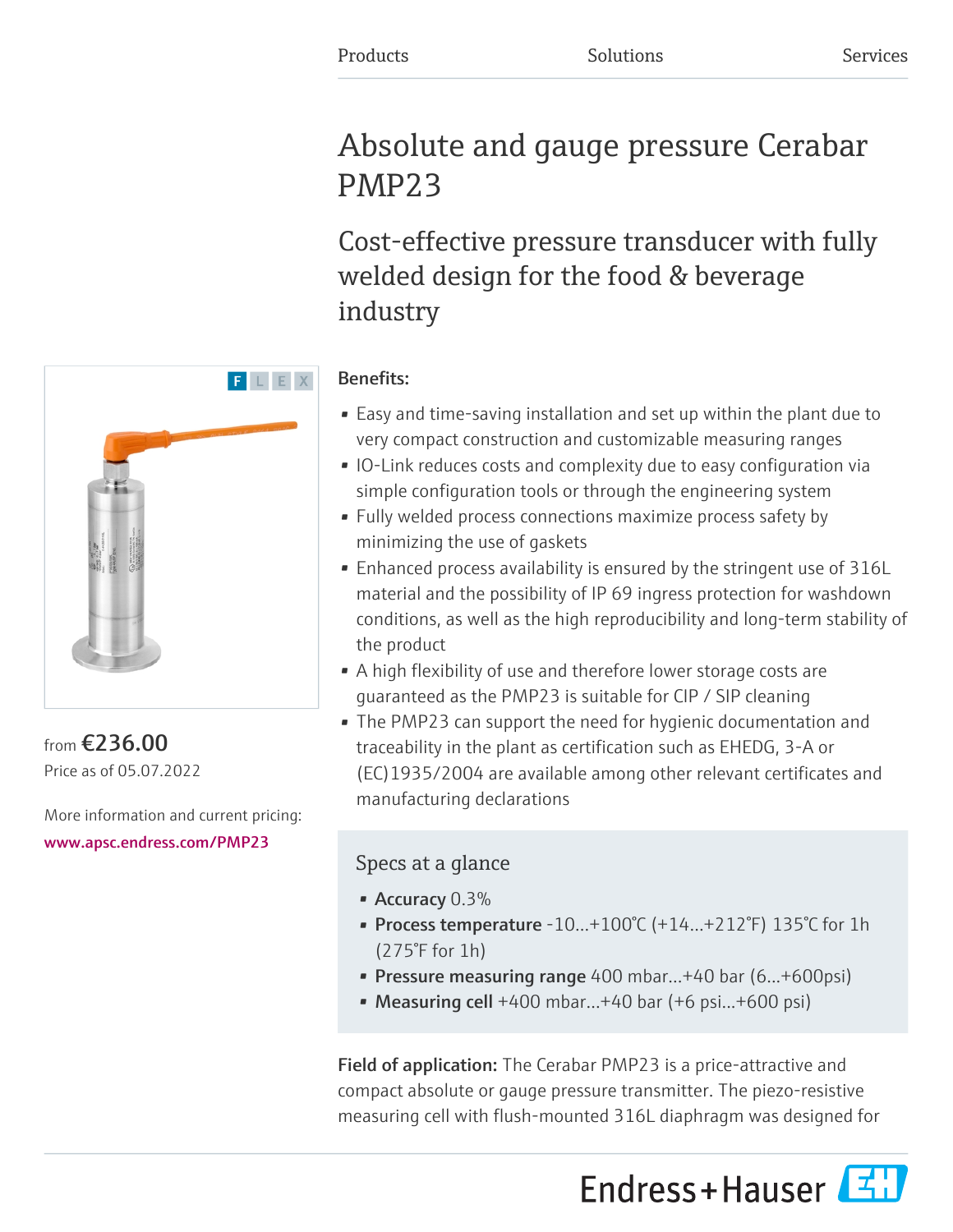applications in the hygienic industry. PMP23 offers various EHEDG and 3-A certified hygienic process connections, materials with FDA conformity, EG1935/2004 conformity, IP69 protection, optional IO-Link and hazardous area certificates. The device can be delivered with customized measuring ranges up to 40bar.

## Features and specifications

#### Pressure Measuring principle

Absolute and gauge pressure

#### Characteristic

Cost-effective pressure transducer, piezoresistive sensor with metallic measuring diaphragm for hygienic applications

#### Supply voltage

10…30 VDC

#### Reference Accuracy

0.3 %

#### Long term stability

0.2 % of URL/year

#### Process temperature

 $-10$  °C... $+100$  °C  $(+14 \degree F...+212 \degree F)$ +135 °C for 1 h (+275 °F for 1 h)

#### Ambient temperature

-40 °C…+85 °C  $(-40 \degree F...+185 \degree F)$ 

#### Measuring cell

+400 mbar…+40 bar (+6 psi...+600 psi)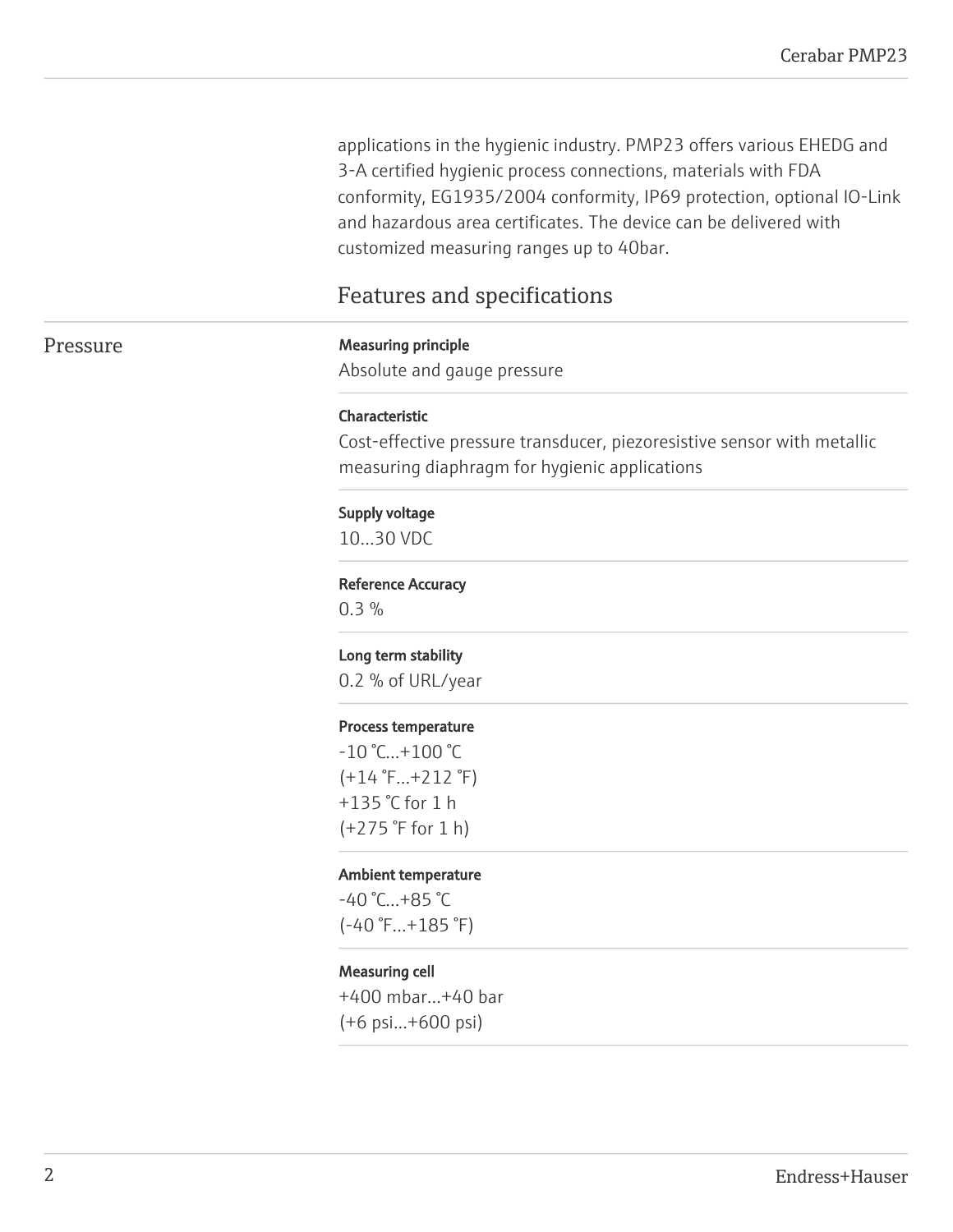### Pressure

#### Max. overpressure limit

160 bar (2400 psi)

#### Process connection

Threads: G1, M24

#### Process connection hygienic

DIN11851, Clamp, SMS, Varivent, Universal adapter

#### Communication

4...20 mA IO- Link

#### Certificates / Approvals

ATEX, FM, CSA, IEC Ex, NEPSI, EAC

#### Design approvals

EN 10204-3.1Final inspection report Cleaned from oil + grease Surface roughness measurement

#### Hygienic approvals

3A, EHEDG EG1935/ 2004

Continuous / Liquids Measuring principle

Absolute and gauge pressure

## Characteristic / Application

Cost-effective pressure transducer, piezoresistive sensor with metallic measuring diaphragm for hygienic applications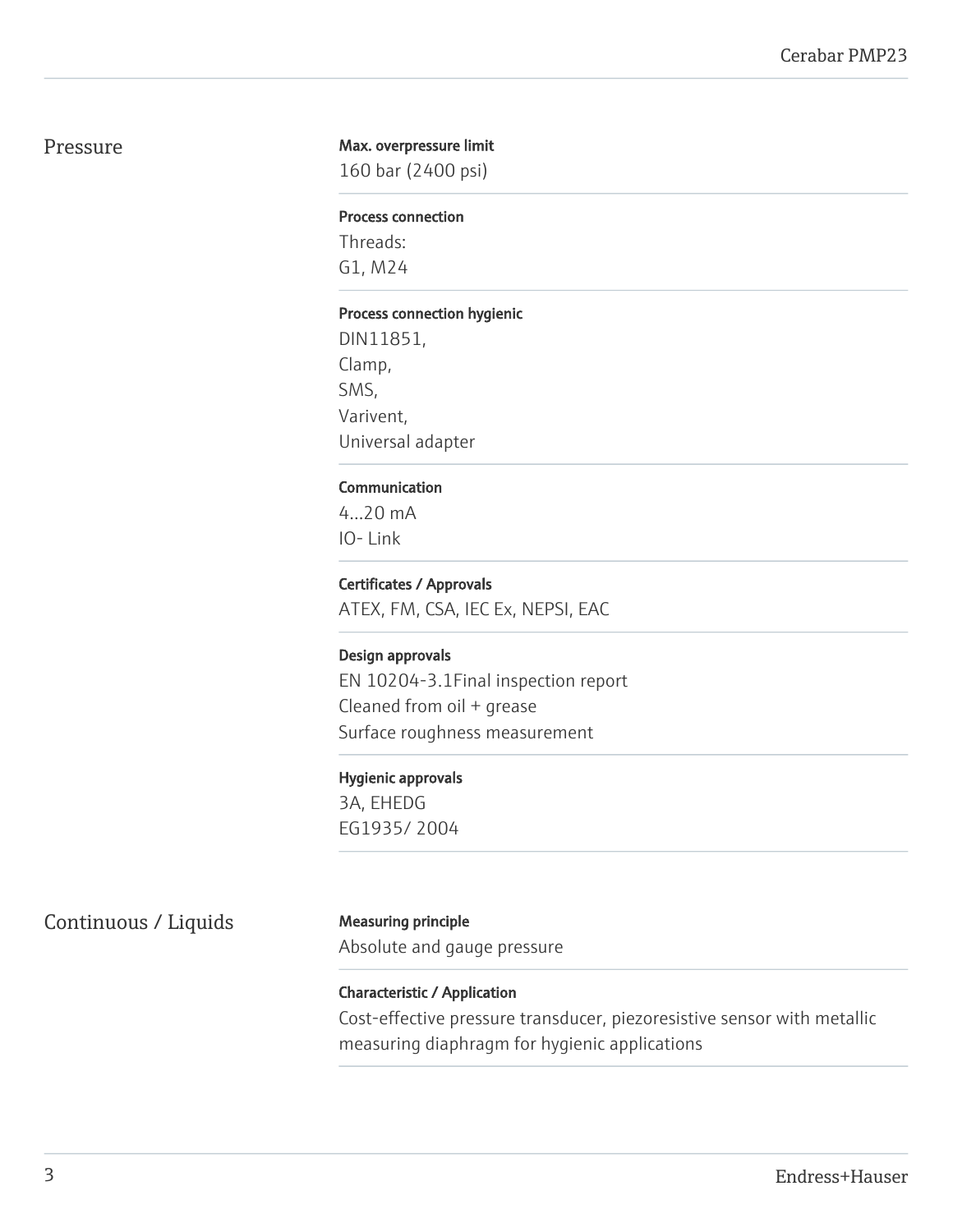## Continuous / Liquids

#### Supply / Communication

10…30 VDC

#### **Accuracy**

0.3%

#### Long term stability

0.2% of URL/year

#### Ambient temperature

-40…+85°C (-40…+185°F)

#### Process temperature

-10…+100°C (+14…+212°F) 135°C for 1h (275°F for 1h)

#### Process pressure absolute / max. overpressure limit

160 bar (2400 psi)

#### Pressure measuring range

400 mbar…+40 bar (6...+600psi)

#### Process connection

Thread: G1, M24

#### Process connection hygienic

DIN11851, Clamp, SMS, Varivent, Universal adapter